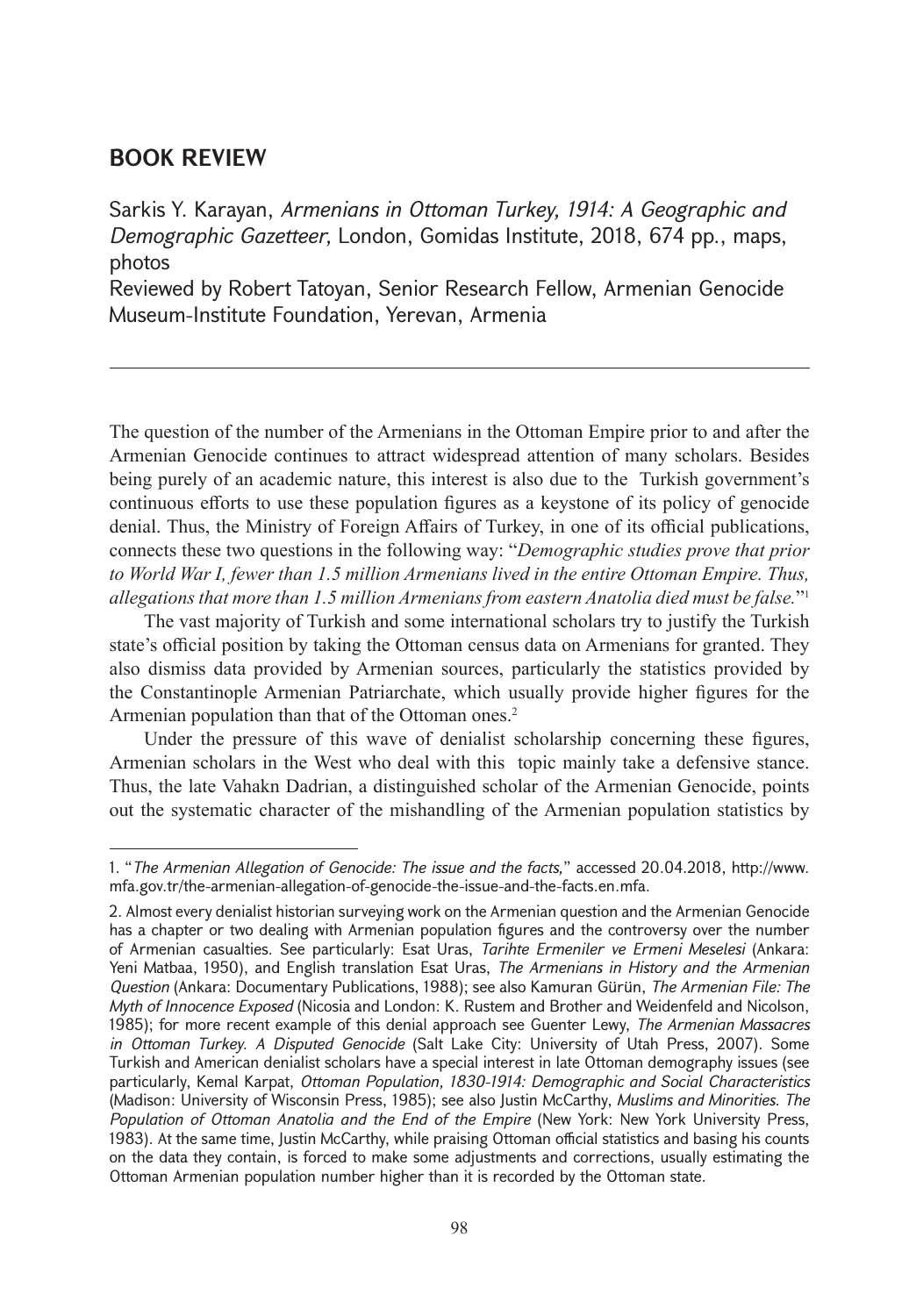the Ottoman authorities during the Armenian reforms era (1878-1914), as well as other discrepancies and fallacies connected to Ottoman statistics related to the ethnic distribution of population in the six provinces of Western Armenia (*Vilayet-i sitte*).<sup>3</sup> Levon Marashlian, another Armenian scholar with a special interest in Ottoman Armenian demographic issues, while criticizing denialist scholars' (Justin McCarthy, Kemal Karpat et al.) methodological and factual fallacies in their approach to the Armenian population figures of the empire, uses statistical data provided by Armenian compatriotic studies on Ottoman Armenian communities and other unofficial Armenian sources and argues that prior to the Armenian Genocide there were at least 2,000,000 Armenians living in the Ottoman Empire.<sup>4</sup> It is important also to mention here the French-Armenian scholars Raymond H. Kevorkian's and Paul B. Paboudjian's detailed study of the pre-WWI Ottoman Armenian population. Based on census provided by the Constantinople Armenian Patriarchate in 1913 they put the number of the Armenian populations at 1,914,620 Armenians living in 2,925 localities on the territory of the Ottoman Empire.<sup>5</sup>

Sarkis Y. Karayan's study is a new major attempt to break down this academic stalemate in the field of Ottoman Armenian demographic studies, by providing a detailed and scrupulous calculation of the number of Armenians in the Ottoman Empire prior to the Armenian Genocide. He does so on the basis of precise scientific methodology and comparison of statistical data provided by different sources.

Karayan's book consists of two sections which are unequal in their size, as well as Appendices 1-3, a Bibliography, and Index. Part 1 of the book (pp. 3-67) deals with the methododolgy used by the author. By providing a survey of the main statistical source, Karayan examines the figures before and after the genocide. These sources are: 1. Constantinople Armenian Patriarchate figures for 1882-1912; 2. Turkish official figures on Armenians; and 3. European sources on the population of the Ottoman Empire. Following this information, the author furnishes data on the number of Armenians in the diaspora from 1914 and after 1918, as well as the number of Armenian lives lost in Turkey and the Caucasus from the end of World War I to the final establishment of Kemalist rule in Turkey (December 31, 1922.).<sup>6</sup> In his conclusion to Part 1, Karayan presents a summary of his findings for the Armenian population in 1914 as well as his final figure of the total number of Armenian lives lost during 1915-1918. These are presented and summarized by vilayets [Ottoman provinces] in comparison to the Constantinople Armenian Patriarchate and Ottoman government's official figures.

Section two (pp. 70-566) of the book which is considered as the main portion of the

<sup>3.</sup> Vahakn N. Dadrian, *Warrant for Genocide: Key Elements of Turko-Armenian Conflict* (New Brunswick: N.J., Transaction Publishers, 1999), 171-190 (Appendix entitled "The Questionable Features of the Ottoman Calculus of the Demography of Armenians.")

<sup>4.</sup> Levon Marashlian, *Politics and Demography: Armenians, Turks, and Kurds in the Ottoman Empire* (Cambridge Mass.: Zoryan Institute, 1991).

<sup>5.</sup> Raymond H. Kévorkian, Paul B. Paboudjian, *Les Arméniens dans l'Empire Ottoman à la veille du génocide* (Paris: Editions d'Art et d'Histoire ARHIS, 1992). See also Raymond Kévorkian, *The Armenian Genocide: A Complete History* (London-New York: I.B. Tauris, 2011), 265-278.

<sup>6.</sup> In accordance to his methodology, Karayan uses these figures in calculation of the Armenian death toll during the Armenian Genocide.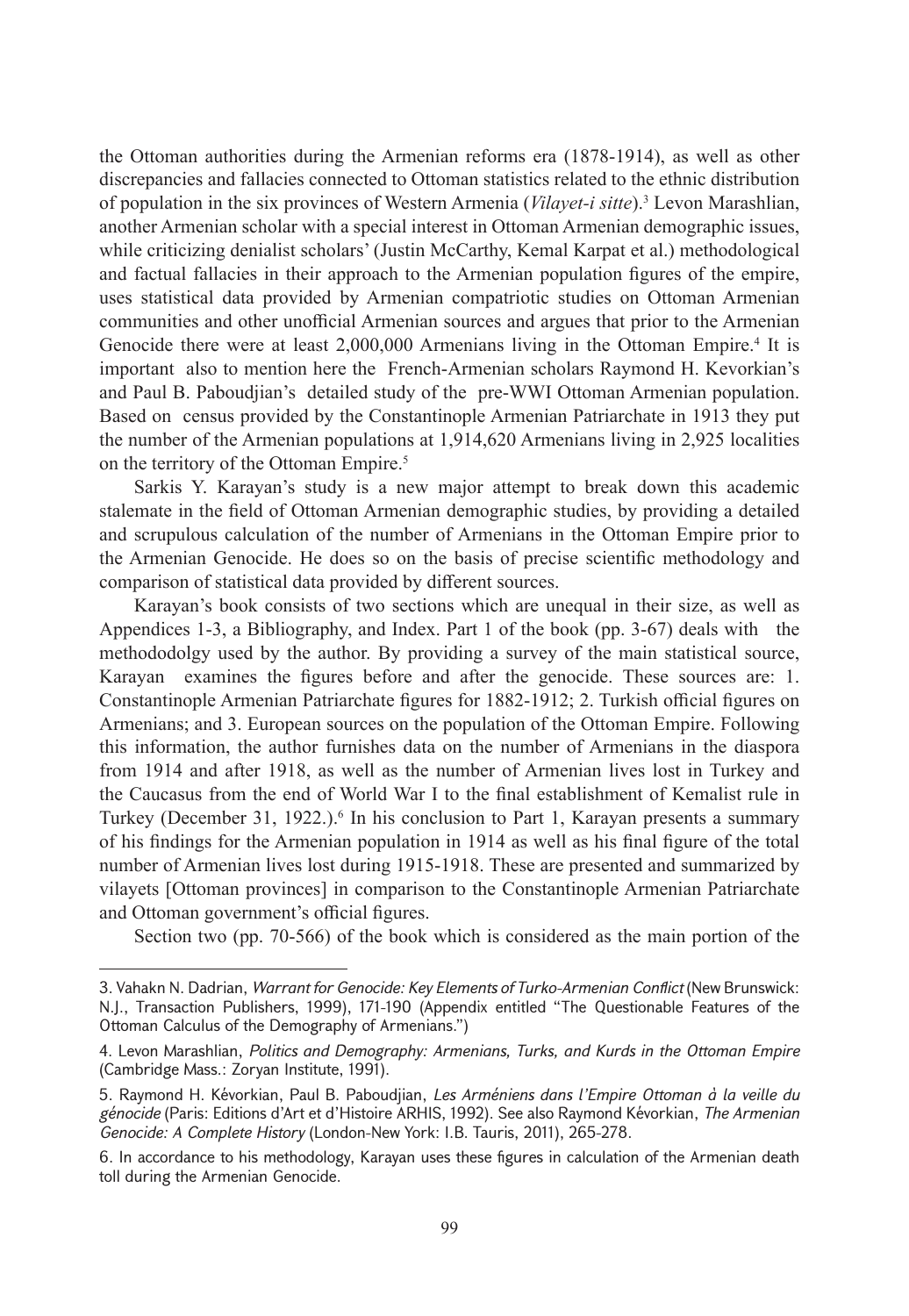study, deals with the population figures of the Armenians living in the Ottoman Empire in 1914. In this section Karayan provides a long and detailed analysis of over 4,000 Armenian populated settlements. He groups them according to the administrative divisions of the Ottoman Empire at the beginning of the 20<sup>th</sup> century: vilayets, sanjaks, kazas, and, in some cases, nahiyes. The names of the administrative units presented within the book are given in alphabetical order. The tables of these data consists of five columns: 1. Place, name, and position, 2. Modern Turkish name, 3. Number of families, 4. Number of persons and a code, from A to E, referring to the given settlement mentioned in the U.S. maps and Gazetteer<sup>7</sup> of Turkey.

Karayan's research determines the total number of Armenians worldwide in 1914 as 4,800,787 (including 2,534,784 in the Ottoman Empire, 2,026,000 in the Russian Empire, and 240,003 in the diaspora) and total number of Armenians worldwide in 1923-27 as 2,203,206 (including 150,000 in Turkey, 1,568,900 in the Soviet Union (including Armenia), and 484,316 in the diaspora). By subtracting the second figure from the first, the author provides the following final figures of the total Armenian lives lost during 1914-1923 as 2,597,581 of which Armenian lives lost between November 11, 1918 and December 1923 as 412,791, and total losses in 1914-1918 as 2,184,790 (by rounding up: 2,185,000.) (p. 67).

Thus, based on this extensive research, Karayan provides the numbers of Ottoman Armenians in 1914, diaspora Armenians in 1914, and diaspora Armenians in 1927, as well as the number of Armenian lives lost between November 11, 1918 and December 1923.

As the main bulk of the study is dedicated to the calculation of the number of Armenians in the Ottoman Empire in 1914, it would be reasonable in the limited scope of this review to focus on the analysis of these figures through examining both the methods used by the author and their reliability.

First, it should be pointed out that both the Ottoman government and Constantinople Armenian Patriarchate sources provide different figures even for smaller administrative units such as the sanjak and kaza. Hence, there is no other reliable way to determine the number of Ottoman Armenians prior to the genocide than by counting the Armenian population, settlement by settlement, using the most important sources. Karayan uses this particular method which situates his work on a methodologically firm basis.

The bulk of sources used by the author to give the Armenian population figures on the settlement level are the following: 1. Data from the books about particular Ottoman Armenian communities published by diaspora Armenian compatriotic unions and Armenian Genocide survivors; 2. Census figures provided by the Armenian Patriarchate of Constantinople in 1912, taken from the book *Koghkota Hay Hokevoraganutian yev ir Hodin 1915 Aghedali Dariin* [The Golgotha of the Armenian Clergy and its Faithful in the Catastrophic Year of 1915], compiled by Teotig [Lapjinian] in 1921 and printed in New York in 1985;<sup>8</sup> 3.

<sup>7.</sup> Geographical dictionary or directory used in conjunction with a map or atlas.

<sup>8.</sup> Elsewhere the author dates Teodig's data at 1914 (see, for example, Bitlis kaza figures, 173). This census was taken in 1913, as it is justly mentioned in the note by Ara Sarafian (Gomidas Institute), the publisher of Karayan's study (p.vii). This confusion probably originates from the fact that the Armenian Patriarchate had actually prepared Ottoman Armenian population statistics in 1912, which were partially published by the Ottoman Armenian writer and public figure Grigor Zohrab under the pen name, Marcel Leart in 1913 (see Marcel Leart, *La Question Armenienne a La Lumiere des Documents* (Paris: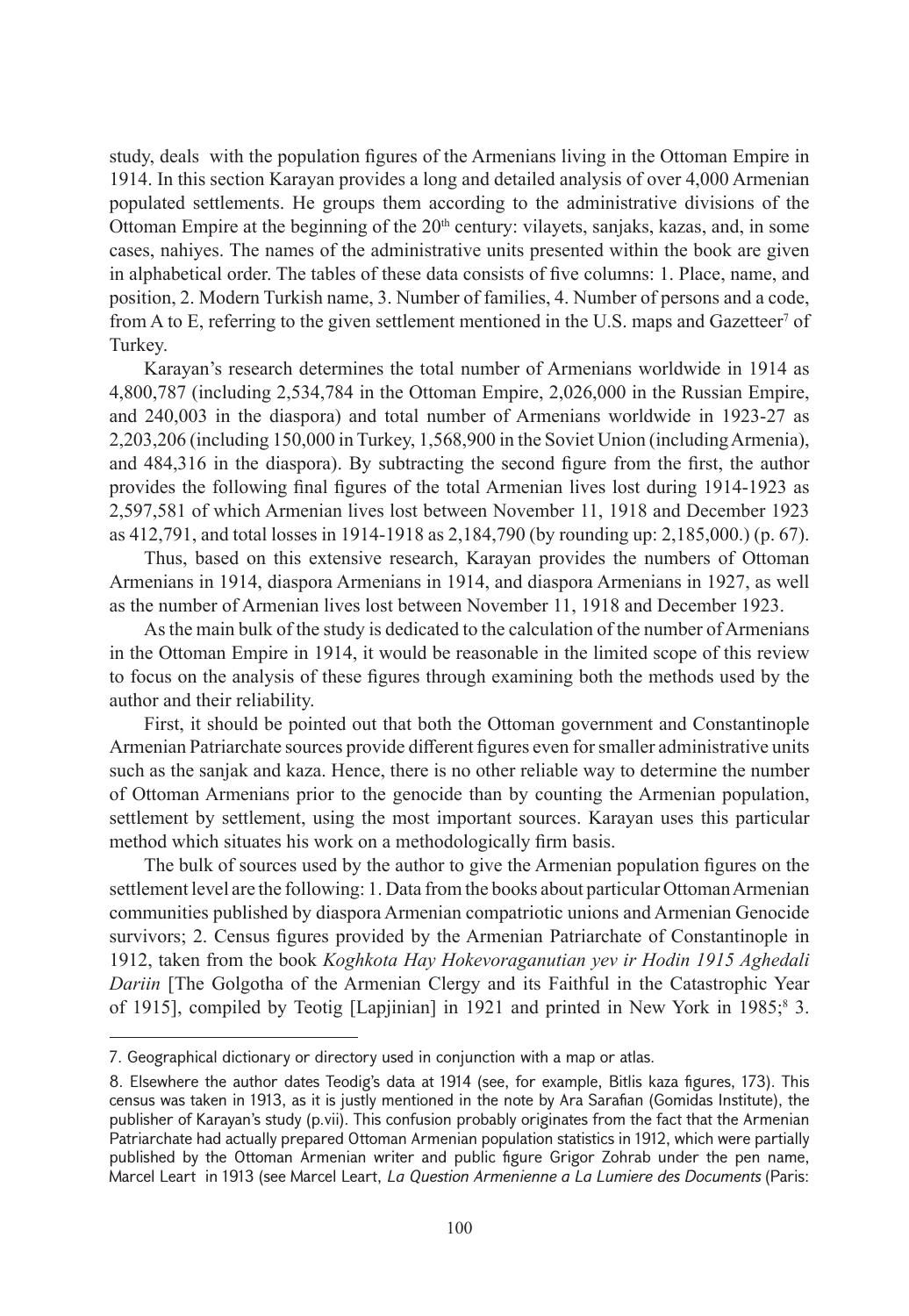Population figures collected by certain individuals concerning specific provinces and published around 1910; 4. Armenian periodicals and journals published in the diaspora; 5. Official Ottoman population figures for 1914 (these are used whenever figures are not available from other sources); 6. The Armenian Soviet Encyclopedia (12 volumes, around 8,500 pages) and Geographical dictionary of historical and modern Armenia (5 volumes, around  $4,000$  pages) (pp. 5-9)<sup>9</sup>.

It should be noted that Karayan's statement that he "*presented and examined practically all available figures provided by different authors*" (p.7), for the 1914 Ottoman Armenian population does not do justice to the scholarship. For example, the author does not use the groundbreaking study Kevorkian and Paboudjian mentioned above which provides complete data of the Armenian population figure based on the the 1913 census survey lists which are kept in the Nubarian library in Paris. While Karayan's available source for this census (Teodig) provides only the number of households or families for each particular settlement by multiplying them by 7 in order to obtain the number of persons, Kevorkian and Paboudjian's work provides the precise number of individuals as they were recorded in these lists.

The main methodological weakness of the Karayan's approach to the populaton is that, as a rule, only one source is used for each settlement. This makes the author's calculation dependent on the reliability of that partuclular source and creates serious discrepancies. In some cases the author provides two or more village lists for the given administrative unit, but there is no indication on which criteria he chooses one of them to be the main source. Hence in some cases, he selects less trustworthy source as a basis for his calculations. By doing so his figures again become less reliable.

Let us provide some examples in order to illustrate the latter point. For the Armenian population of the kaza of Kharzan in the sanjak of Si'irt, Karayan uses the inflated figures provided by V. Bedoyan according to which the kaza had 2,131 famlies (17,048 persons for the administrative unit). If we compare these figures to the ones provided by Teodig (1913), we see that the latter provides a very low figure (1,000 families). It is highly probable that Bedoyan's numbers are inflated, thus affecting Karayan's calculation.10 Another example is the case of the city of Diarbekir for which Karayan estimates the number of the Armenian population to be around 45,000, whereas others provide much lower figures of 15,000- 26,000. Despite the fact that the author attempts to justify his choice of the higher figure, almost all of his arguments are problematic and are essentially guesstimations (pp. 272-  $273$ ).<sup>11</sup>

Librairie Maritime et Colonial, 1913) and in a complete form in 1922 by the same Teodig in *Amenoun Taretsoyts* [Annual calendar], 261-265, where data on the Ottoman Armenian population as of April 1, 1921 is provided. Karayan is aware of this key source, but, surprisingly, uses it only for his counting of Armenian Genocide survivors.

<sup>9.</sup> A more accurate translation of the name of the mentioned book is "Dictionary of Localities in Armenia and the Neighboring Regions" («Հայաստանի և հարակից երկրների տեղանունների բառարան»).

<sup>10.</sup> Karayan, actually mentions Teodig's figures, but provides no clue as to why he decided not to use them as a basis for calculating the population figure of the Kharzan district (p. 213).

<sup>11.</sup> If indeed there were about 45,000 Armenians in the city of Diarbekir, as the author claims, this town would be the largest Armenian-populated in six vilayets of Western Armenia (behind the cities of Van,